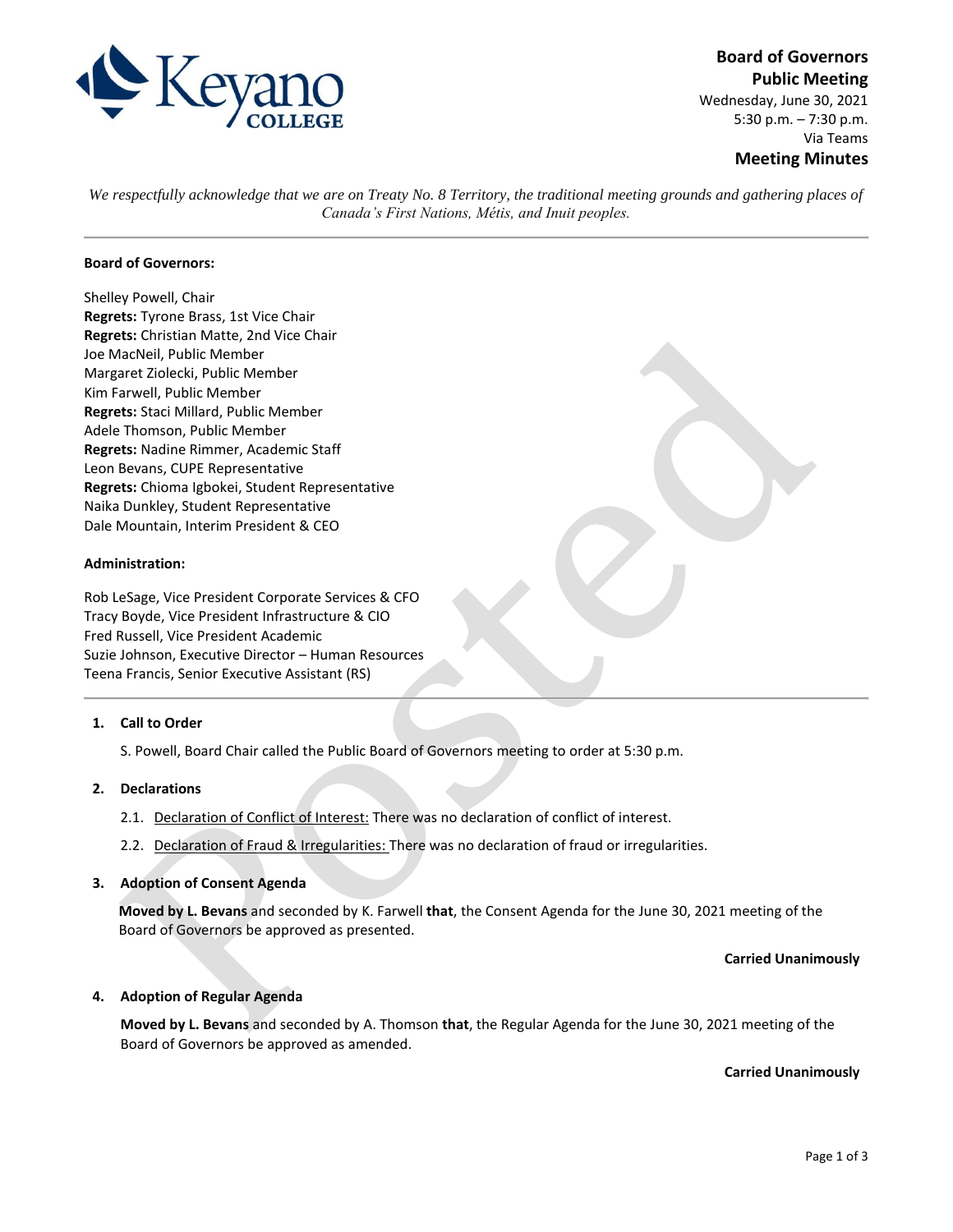Keyano College Board of Governors Public Meeting Minutes – June 30, 2021 Page 2 of 3

## **5. Governance & HR Update**

J. MacNeil, Chair of the Governance & HR Committee provided an overview of the Governance & HR agenda items, including:

**Public Bodies Compensation Disclosure:** The College is required to comply with the Public Sector Compensation Transparency Act. Act. The names and amount of compensation paid to the Keyano College Board of Governors will be included in the published disclosure. Where no remuneration is paid, the names of Board of Governors will be published with a zero value. Since the Keyano College Board of Governors Bylaws stipulate that only Student Board Members be remunerated, their names will include a compensation value.

**Board Evaluation Survey:** The survey has received 10 responses. In September, when the Governance & HR Committee reconvenes, the Board Evaluation Survey will be reviewed, and a summary presented to the Board of Governors.

**President Recruitment:** The recruitment process is still underway.

## **6. Finance & Audit Committee Update**

K. Farwell, Chair of the Finance & Audit Committee provided an overview of the Finance & Audit Committee agenda items, including:

**KC Land Trust Corporation Loan Repayment Schedule**: College Administration has entered into discussion with the Land Trust Board of Directors and presented four (4) options. College Administration agreed to continue dialogue and establish a path forward, and report to the Finance & Audit Committee in January 2022.

**Finance 2020 – 2021 Audit Preparation Schedule**: College Administration summarized the Audit Schedule.

**Monthly Financials/Dashboard for April**: Also included in the monthly financial review was deferred revenue. College Administration reported that following a conversation with Alberta Infrastructure and Advanced Education, the Expired Deferred Capital Grant certificate was retracted/rescinded, and the College will resume spending on this capital grant for complete the roofing project.

**Internally Restricted Funds:** College Administration will present a revised Net Asset Guidance proposal to the Finance and Audit Committee in Fall 2021 for consideration.

College Administration also shared the Compliance Deadline Schedule and Finance & Audit Reporting Schedule for 2021 -2022.

# **7. Briefing Note: Tri-Agency Approval**

College Administration is pleased to announce the Tri-Agency Research approval. The Tri-Agency (formerly known as the Tri-Council) is made up of the Canadian Institutes of Health Research (CIHR), the Natural Sciences and Engineering Research Council of Canada (NSERC) and the Social Sciences and Humanities research Council of Canada (SSHRC). These agencies are a major source of post-secondary research grant funding in Canada. In 2019, Keyano College submitted a joint application to all three councils seeking eligibility to hold research grants and awards. Applied research and scholarly activities have been a desired area of growth for Keyano College for several years.

Keyano College was approved to hold research grants and awards by CIHR on January 26, 2021, and by SSHRC and NSERC on May 21, 2021. This gives Keyano access to apply for millions of dollars in research grant and award opportunities annually.

# **8. Briefing Note: Fort McMurray Wood Buffalo Economic Development Corporation & Tourism Partnership**

College Administration is pleased to announce a recent partnership with the Fort McMurray Wood Buffalo Economic Development Corporation & Tourism (FMWBEDT).